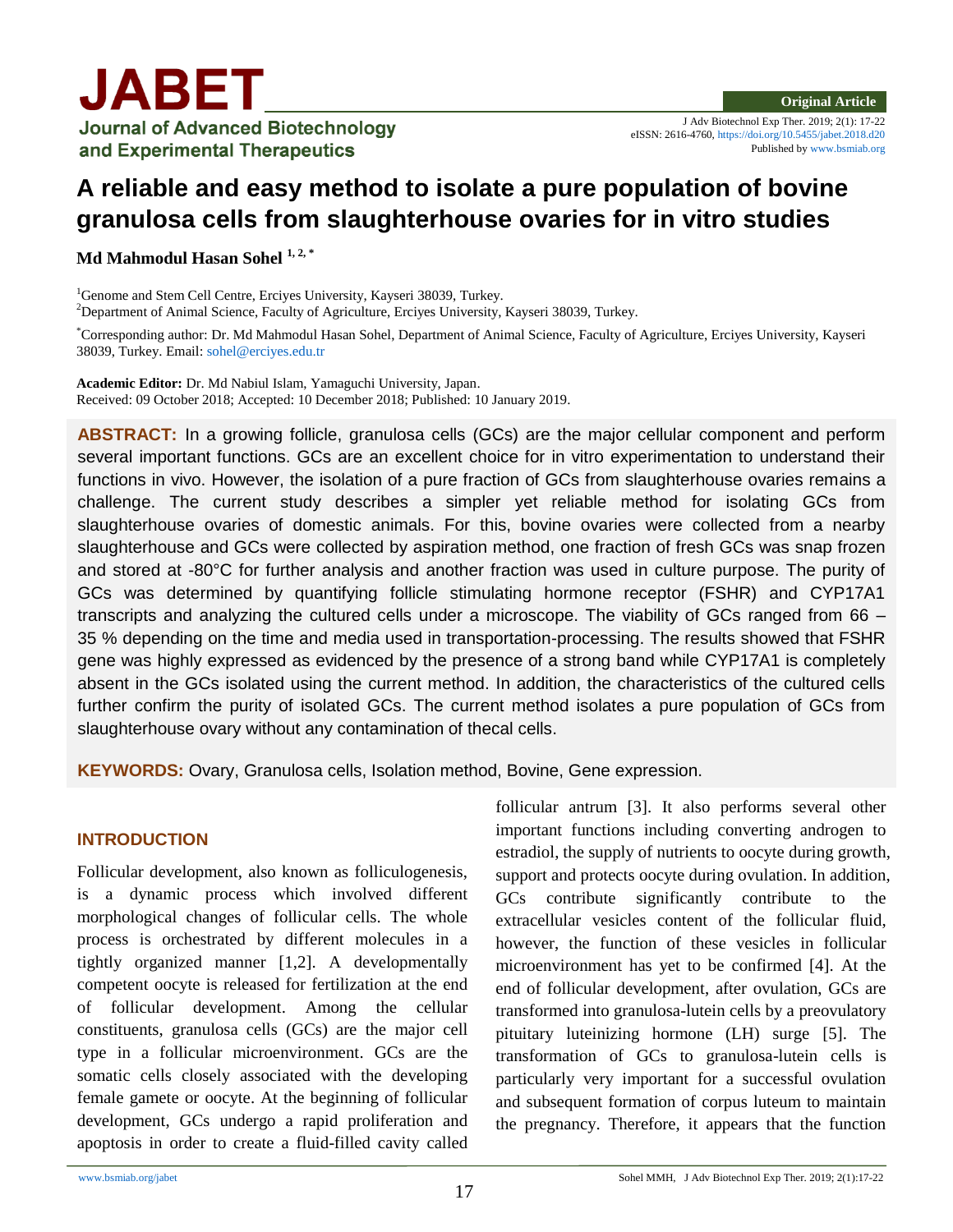and integrity of GCs are crucial for mammalian female fertility [6].

To understand and unmasking the functions of GCs, in vitro cell culture studies played a significant role. More than half a century ago GCs were cultured and proliferation was reported in both human and other experimental animals [7]. Since then many studies have conducted by isolating GCs from growing follicles to understand various aspects of GC function. We have been working on slaughterhouse originated bovine GCs for a long time and published several articles regarding the function and molecular aspects of GCs [4,5,8]. Researchers have tried different methods to collect GCs in their study. However, isolating a pure population of GCs from slaughterhouse ovaries using a simpler method remains a significant challenge. In this study, based on my previous experiences of isolation of GCs [4,5,8,9], I reported a comparatively easy and reliable method for GCs isolation from slaughterhouse originated bovine ovaries.

#### **MATERIALS AND METHODS**

#### **Chemicals and reagents**

Chemicals and reagents were purchased from Sigma-Aldrich unless otherwise stated.

#### **Workflow**

For a quick understanding of the isolation procedure of GCs from slaughterhouse ovaries, the whole workflow is presented in Fig. 1.

## **Collection of ovaries**

A total of 30 ovaries were collected from 15 cattle (*Bos Taurus*) at random stages of the estrus cycle from a local slaughterhouse on a single visit. Collected ovaries were kept immediately in a thermos-flask containing collection medium (Tissue Culture Medium 199 + 100 μg/mL streptomycin and 100 U/mL penicillin) at 38.5°C and brought to the laboratory for processing. Ovaries were divided into three groups and each group consists of 10 ovaries. Ovaries were trimmed and washed twice with warm PBS to remove dirt. After that, ovaries were dipped in 70% ethanol for 30 seconds. Ovaries were washed twice with warm PBS and kept in collection medium at 38.5°C during processing.



Figure 1. The whole workflow.

#### **Isolation of GCs**

Follicular materials including GCs, oocyte-cumulus complex, and follicular fluid were collected from medium-sized follicles (4-8 mm diameter) using a 5 mL syringe with an 18 G needle attached to it. Follicular materials from different follicles were put in a 50 mL falcon tube containing 10 mL serum-free DMEM/F-12 with 1.25 mg/mL collagenase and 0.5 mg/mL DNase as previously described [10]. Collagenase and DNase were used to prevent cell clumping. In the case of collagenase and DNase unavailability, serum-free DPBS can also be used, however, it may result in lower cell viability. After collecting follicular materials from all ovaries, the falcon tubes containing follicular materials were thoroughly shaken and kept at 38.5°C for 15 min to allow cellular debris and cumulus-oocyte complex to be settled down at the bottom of the tube. The upper liquid fraction containing GCs were then carefully collected in a new 50 mL falcon tube and centrifuged at  $500 \times g$  for 7 min to obtain GCs pellet at the bottom of the falcon tube. To remove the red blood cells, GCs were resuspended 1-mL of red blood cell lysis buffer (8.26 g/L NH4Cl in 10 mM Tris-HCl) for 30 sec. Immediately 10 mL of DMEM/F-12 media containing 10% FBS (Pan-Biotech GmbH, Aidenbach, Germany), 100 μg/mL streptomycin and100 U/mL penicillin was added to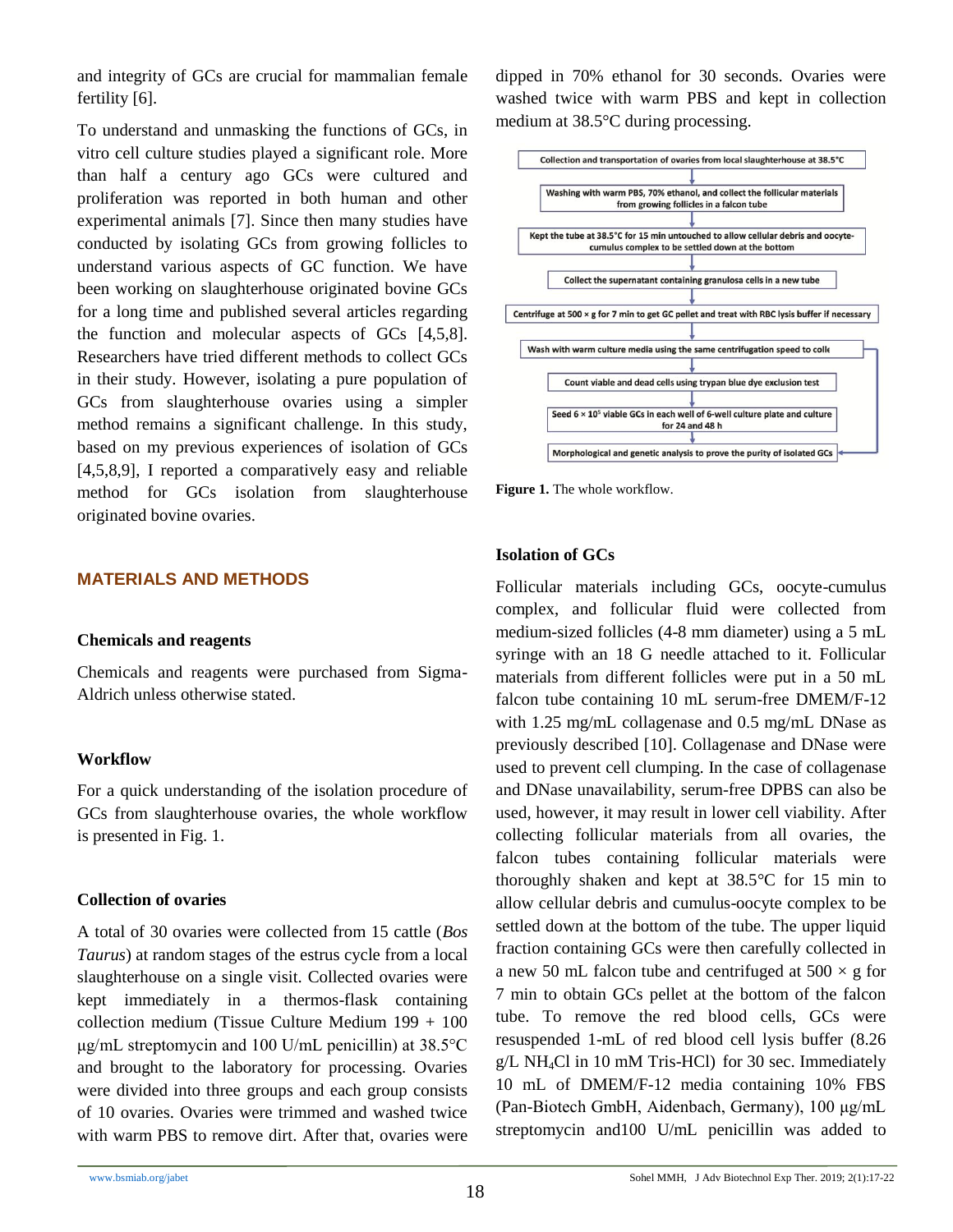restore the isotonicity. Following another wash with culture media, one fraction of cells was resuspended with 2 mL of culture media and kept at 38.5°C to use in cell culture and another fraction was kept at -80°C for further genetic analysis.

#### **Cell counting and viability**

Before seeding the cells, the viability of cells was determined using the trypan blue dye exclusion test as described previously [11] with few modifications. Briefly, 300 µl of DPBS, 100 µl trypan blue (0.4%) dye, and 100 µl of cell suspension were added to a microcentrifuge tube and mixed gently (dilution factor is 5) and incubated for 1-2 min. On the top of the counting chamber of a hemocytometer, a cover slide was placed and typically, 10-20 µl of trypan blue cell mix was placed each side of the hemocytometer. Under the microscope, live cells were appeared as clear (unstained) while dead cells appeared as blue (stained). Upon counting the cells in large chambers in four corners, the percentage of the viable cell was calculated as {%viable  $cells = (average number of viable cells/numbers of total)$ cells)  $\times$  100}. Total number of viable cells in 1 mL was counted as follows- (Total number of viable cells/ $mL =$ average number of viable cells  $\times$  dilution factor  $\times 10^4$ ).

## **Cell culture**

Approximately  $6 \times 10^5$  viable cells were seeded in each well of 6-well culture plate (Corning Incorporated, Kennebunk, ME, USA) and cultured in the culture media. Cells were cultured in a humidified environment of 5%  $CO<sub>2</sub>$  at 38.5°C for different time-points. Culture media was changed at every 24 h time-point. Cells were routinely checked for their morphology and growth throughout the culture period using a phase-contrast light microscope (Nikon Eclipse TS100, Tokyo, Japan). Following the culture period, cells were washed twice with warm calcium-magnesium free PBS and detached by adding 700 µL 0.25% trypsin EDTA (Biological Industries, Kibbutz Beit Haemek, Israel) followed by an incubation at 38.5°C for 5-7 min. When all cells are detached from the floor, 3 mL of culture media was added to each well to stop the activity of trypsin EDTA. Cells were collected by centrifuging at  $500 \times g$  for 7 min and subjected to RNA isolation.

# **RNA isolation and cDNA synthesis**

miRNeasy mini kit (Qiagen, Hilden, Germany) was used to isolate total RNA from GCs following the manufacturer's protocol. Briefly, 700 µl of Qiazol lysis buffer was added and vortexed vigorously until all the cell clumps were dissolved and incubated for 6 min on the benchtop at room temperature. Following addition of 140 µl of chloroform, tubes were vigorously shaken for 15 s and centrifuged at 4 $\degree$ C for 15 min at 12,000  $\times$  g. The clear aqueous phase at the top was collected and transferred to a new 2-mL microcentrifuge tube and 1.5 volume of absolute ethanol (Merck KGaA, Darmstadt, Germany) was added and mixed by pipetting. RNA was captured in mini spin column's membrane (provided by the company) and washed with washing buffer. In between the washing steps, residual DNA was removed by an on-column DNase digestion step using RNase-Free DNase set (Qiagen, Hilden, Germany). The concentration and integrity were determined using BioSpec-nano spectrophotometer (Shimadzu Biotech, Japan).

Maxima H Minus First Strand cDNA Synthesis Kit (Thermo Scientific, Massachusetts, USA) was used to synthesized complementary DNA from 1 µg of total RNA according to the previously described protocol [5]. Briefly, 1 μL 10 mM dNTP mix, 4 μL of  $5\times$  RT Buffer, 1 μL Maxima H Minus Enzyme mix, and 0.25μL oligo dT and random hexamer primers (each) was used in the cDNA synthesis reaction. First, in 1 µg of total RNA, dNTP mix, Random primer, and oligo dT was added and by adding nuclease-free water the reaction volume was adjusted to 15 μL and incubated at 65 °C for 5min. Following the incubation remaining components were added to the reaction mixture and incubated at room temperature ( $\sim 25^{\circ}$ C) for 10 min followed by 15 min at 50 °C. Finally, the reaction was terminated by heating at  $85^{\circ}$ C for 5 min.

## **Polymerase chain reaction and gel documentation**

PCR was performed using sequence-specific primers of three genes namely GAPDH (internal control), Cytochrome P450 17A1 (*CYP17A1*- theca specific), and Follicle Stimulating Hormone Receptor (*FSHR*- GC specific) were investigated for their expressions in GCs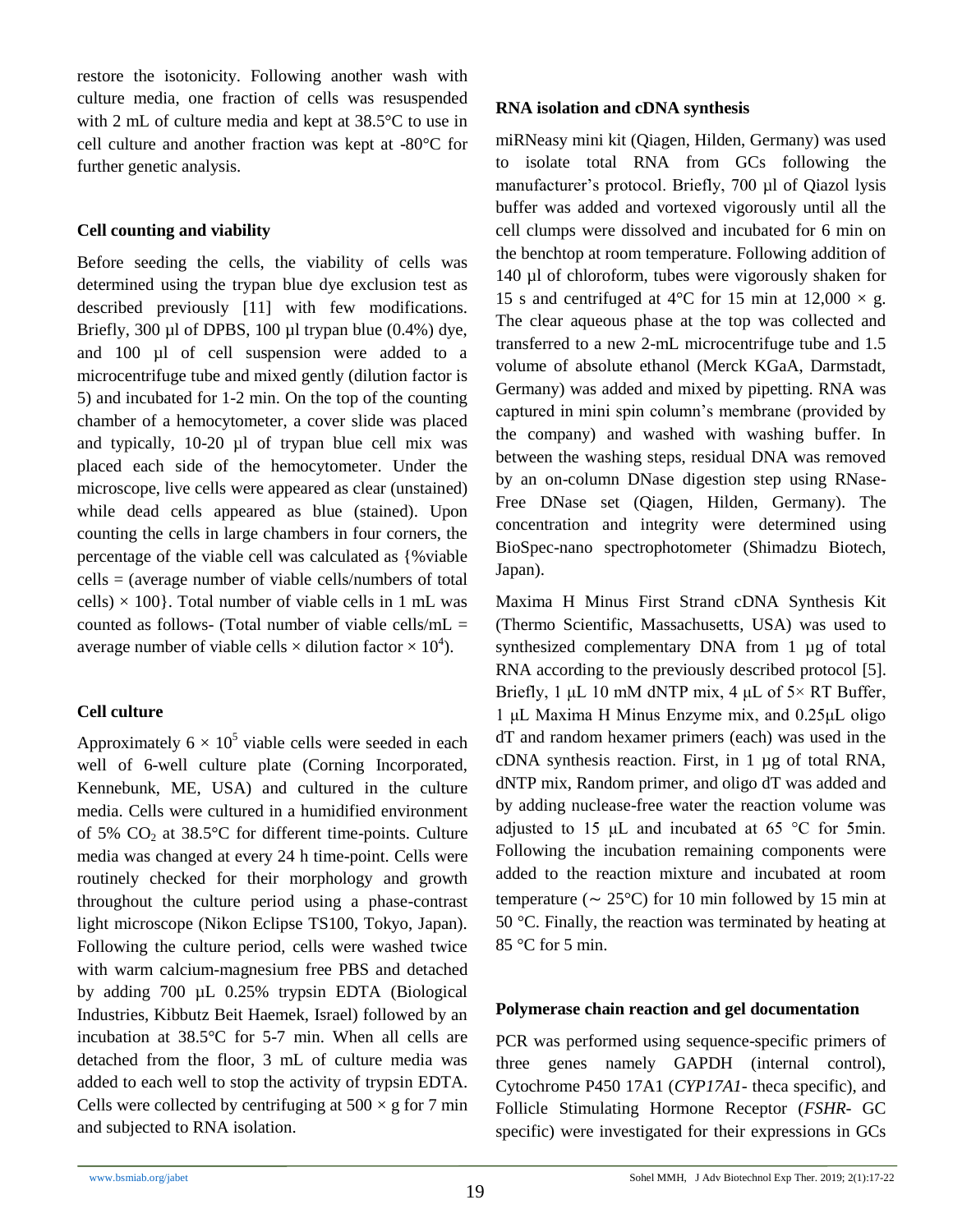and theca cells. The sequence-specific primers were obtained from primer3web version 4.0.4 (http://bioinfo.ut.ee/primer3/) and the sequences are as follows- GAPDH- F 5' CCAGGGCTGCTTTTAATTCT, R 5´- ATGGCCTTTCCATTGATGAC; FSH- F 5´- GCAGTCGAACTGAGGTTTGT, R 5<sup>2</sup>-AGATATCGGAGGTTGGGAAG; CYP17A1- F 5´- CTACTTGCCCTTTGGAGCAG, R
S<sup>2</sup>-GGAGTCATGAGGTGCTACCC. The PCR reaction was set up by adding 10 μl  $2 \times$  Easy Taq PCR (Civic Bioscience, QC, Canada) master mix, 0.3 μM of each reverse and forward primers, 7.4 μL deionized water and 2 μL cDNA template. The thermal cycling conditions were 5 min at 95 °C followed by 35 cycles of denaturation at 95°C for 30 s, annealing at 56°C for *GAPDH*, 57°C for *CYP17A1* 55°C, and *FSHR* for 30 s, 72°C for 1 min for extension and at 72°C for 10 min for a final extension. The resulted PCR products were mixed with 6X loading dye (Thermo Scientific, Vilnius, Lithuania) and loaded into 2% agarose gel (Bio-Roc, Mainz, Germany) containing Ethidium bromide (EtBr) and visualized using Chemidoc XRS instrument (Bio-Rad, München, Germany).

#### **RESULTS AND DISCUSSION**

Collection of bovine ovaries from local slaughterhouse sometimes may involve long transportation time to the laboratory which may result in possible postmortem changes in the ovarian tissues and subsequently in the GCs. The duration of holding time, the temperature, and the media where the ovaries are held may potentially affect the outcome of an experiment. To understand these effects on bovine GCs, firstly, the impact of collection-transportation-processing time on the viability of GCs was measured. After the collection of cells, the viability of GCs was assessed using trypan blue exclusion test and the results showed that the viability ranges from 55-66% (Fig. 2) when the transportationprocessing time is 2 h. A similar percentage of viable cells was previously obtained by [12] using a similar method of GC isolation. The viability of GCs crucially depends on the time spent in collection-transportationisolation. In the current experiment, the GC viability was highest at 2 h time point (collection-transportationprocessing) and the viability decreases as the time processing time increases. Significantly lower viability was obtained when the collection and transportation time is typically more than 4 h (Fig. 2b) and the lowest viability was observed in 6 h time point. Secondly, the effects of different types of collection media on the viability of GCs was assessed. It is important to note that the use of DPBS or water over collection media could also result in lower GC viability (35%) which has been shown in Fig. 2b, although the collection-transportationprocessing time is less than 2 h. Therefore, the collection-processing time and collection media are crucial for obtaining a higher percentage of viable GCs. Apoptosis is a process of programmed cell death which may be responsible for the lower cell viability if the ovaries are maintained under suboptimal conditions for a long time. Indeed, the regulatory genes of apoptosis may be activated in the nucleus by the suboptimal environmental conditions including temperature, culture medium, and prolonged holding time could initiate the apoptosis process form the nucleus [13]. Apoptosis in GCs of feline ovaries significantly increased after 8h when stored in  $4^{\circ}$ C [14], while holding equine ovaries for 2-4 h after slaughter did not change the apoptosis level in GCs [15]. Interestingly, lower holding temperature may delay the apoptosis in granulosa cells as the enzymes are efficient at body temperature or higher [16]. However, the present study did not investigate the effect of holding temperature on the viability of GCs.



**Figure 2.** The viability of GCs using trypan blue exclusion test.

The shape and morphology of GCs in culture were evaluated using a phase-contrast microscopy and presented in Fig. 3. A total of 15 observations from each well of the 6-well plates were taken randomly and analyzed for possible theca cell contamination in the culture. The images revealed that GCs were apparently healthy and formed clusters of the flattened monolayer with typical epithelioid morphology. Similar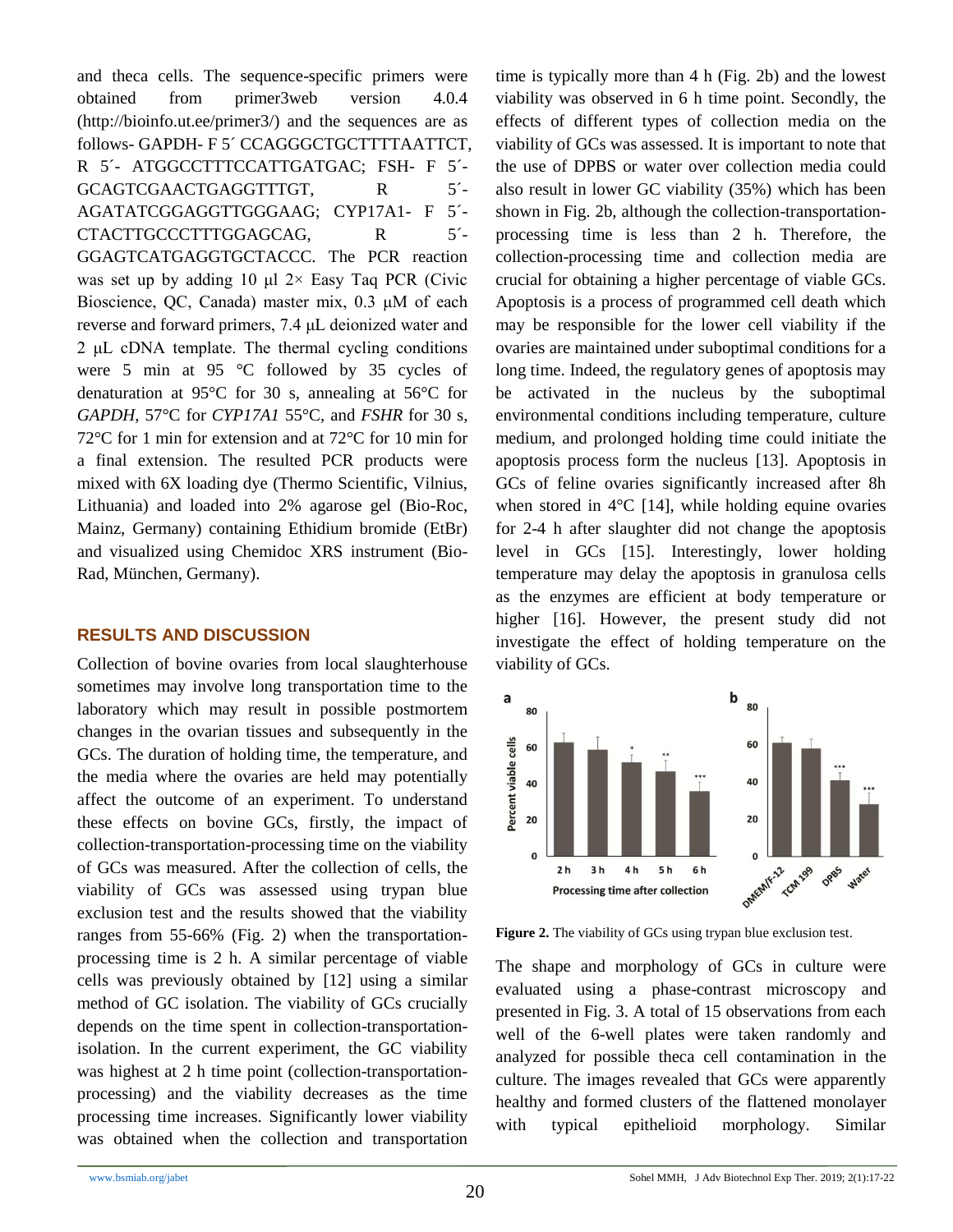morphology was previously described for healthy GCs in culture [17,18]. However, no theca cell (strip-like elongated cells) morphologies were observed in the cultured cells. The current GC isolation method efficiently recovered healthy GCs and avoid theca cell contamination during GC collection.



Figure 3. The shape and morphology of GCs in culture were evaluated using a phase-contrast microscopy.

The expression of *FSHR* and *CYP17A1* genes were checked for the presence and absence, respectively, in both freshly isolated and cultured GCs. *FSHR* gene is expressed highly in freshly isolated GCs while *CYP17A1* predominantly expressed in theca cells and doesn't express in GCs [19]. Therefore, the expression of these two genes was checked in GCs isolated using the current method. The results showed that *FSHR* was highly expressed in freshly isolated GCs and the expression is reduced in a time-dependent manner and the lowest expression was observed in 48 h cultured GCs (Fig. 4). *FSHR* mRNA is expressed in GCs obtained from all follicles. However, the expression is highest in the GCs of growing follicles, typically 6-8 mm in diameter, while the expression is lowest in small follicles and preovulatory follicles [20]. The GCs of the current experiment were collected from follicles ranged 4-8 mm in diameter, therefore, a strong expression of FSHR was seen in freshly isolated granulosa cells. The expression of FSHR mRNA in cultured hen GCs significantly decreased after 20 h [20] which is strongly support the findings of the current experiment as a timedependent decrease was also seen in the cultured bovine GCs. Furthermore, no expression was observed for *CYP17A1* in neither freshly isolated or cultured GCs at different time-points (Fig. 4).



**Figure 4.** FSHR and CYP17A1 mRNA expression in freshly isolated GCs using PCR analysis.

#### **CONCLUSION**

The results of the current article confirm that the viability of granulosa cells crucially depends on both the transportation-processing time and the media used during transportation-isolation. Finally, considering all the factors, this article reported an easy and reliable method of isolating a pure population of GCs without theca cell contamination from slaughterhouse ovary that can be used further *in vitro* studies to understand GC biology.

#### **CONFLICT OF INTEREST**

The author declares that no conflict of interest exists.

#### **REFERENCES**

- [1] Sohel MMH, Cinar MU. Advancement in Molecular Genetics to understand the molecular reproduction of Livestock – follicular development, Res. Agric. Livest. Fish. 2015; 1: 47–60. doi:10.3329/ralf.v1i1.22355.
- [2] Yada H, K. Hosokawa, Tajima K, Hasegawa Y, Kotsuji F. Role of ovarian theca and granulosa cell interaction in hormone productionand cell growth during the bovine follicular maturation process., Biol. Reprod. 1999; 61: 1480–6.

http://www.ncbi.nlm.nih.gov/pubmed/10569992.

- [3] Matsuda F, Inoue N, Manabe N, Ohkura S. Follicular Growth and Atresia in Mammalian Ovaries: Regulation by Survival and Death of Granulosa Cells, J. Reprod. Dev. 2012; 58: 44–50. doi:10.1262/jrd.2011-012.
- [4] Sohel MMH, Hoelker M, Noferesti SS, Salilew-Wondim D, Tholen E, Looft C, et al., Exosomal and nonexosomal transport of extra-cellular microRNAs in follicular fluid: Implications for bovine oocyte developmental competence, PLoS One. 2013; 8. doi:10.1371/journal.pone.0078505.
- [5] Sohel MMH, Konca Y, Akyuz B, Arslan K, Sariozkan S, Cinar MU. Concentration dependent antioxidative and apoptotic effects of sulforaphane on bovine granulosa cells in vitro, Theriogenology. 2017; 97: 17–26.